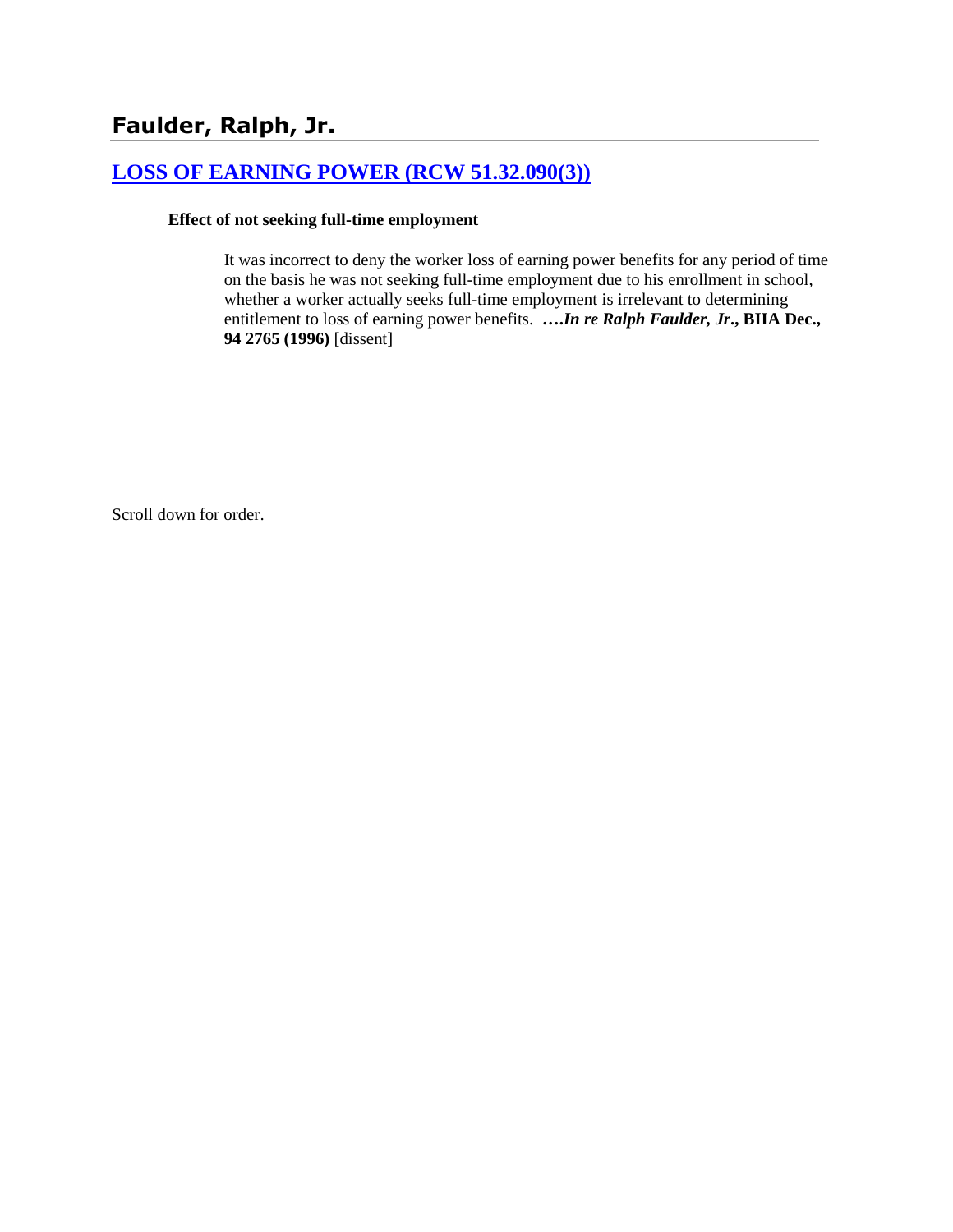### **BEFORE THE BOARD OF INDUSTRIAL INSURANCE APPEALS STATE OF WASHINGTON**

**)**

**)**

**IN RE: RALPH E. FAULDER, JR. ) DOCKET NO. 94 2765**

# **CLAIM NO. T-320184 )**

### **CORRECTED DECISION AND ORDER (CORRECTS ORDER DATED 9/19/95)**

APPEARANCES:

Claimant, Ralph E. Faulder, Jr., by Aaby, Putnam, Albo & Causey, per F. Wayne Lieb

Self-Insured Employer, Asplundh Tree Expert Company, by Preston, Gates & Ellis, per Charles R. Bush

The self-insured employer, Asplundh Tree Expert Company (Asplundh), filed an appeal with the Board of Industrial Insurance Appeals on May 5, 1994, from an order of the Department of Labor and Industries dated March 9, 1994. The order affirmed a Department order dated May 25, 1993, and directed that the claim was to remain open, the self-insured employer was to pay timeloss compensation for the period May 14, 1992 through June 7, 1992, and was to obtain wage information to calculate loss of earning power compensation for the period September 21, 1992 through March 9, 1994, and continuing until it had been demonstrated that Mr. Faulder was not entitled to vocational services. **REVERSED AND REMANDED.**

## **DECISION**

Pursuant to RCW 51.52.104 and RCW 51.52.106, this matter is before the Board for review and decision on timely Petitions for Review filed by the worker and the self-insured employer to a Proposed Decision and Order issued on April 28, 1995, in which the order of the Department dated March 9, 1994, was reversed and remanded to the Department with direction to enter a further order directing the self-insured employer to deny time-loss compensation for the period May 14, 1992 through June 7, 1992, but to calculate and pay appropriate loss of earning power compensation for the period September 21, 1992 through March 9, 1994.

01/29/96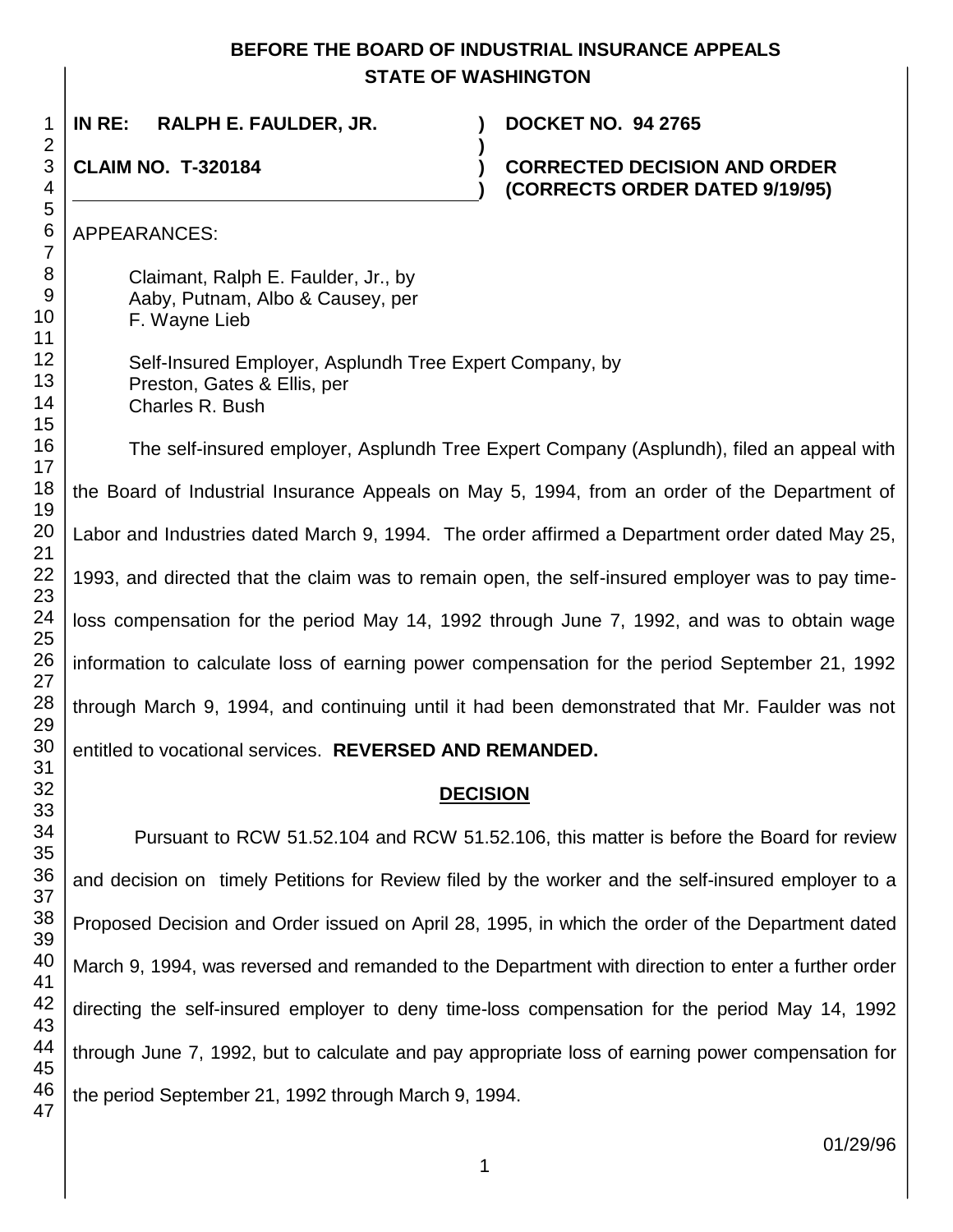The Board has reviewed the evidentiary rulings in the record of proceedings and finds that no prejudicial error was committed and the rulings are affirmed.

On September 28, 1995 we received a Motion for Reconsideration from the claimant requesting that we reconsider our determination that Mr. Faulder was not entitled to loss of earning power benefits for periods of time in which he was not seeking full-time employment. The selfinsured employer and the Department did not respond to Mr. Faulder's motion. After careful consideration of the claimant's motion and the record, we conclude that it was incorrect to deny Mr. Faulder loss of earning power benefits for any period of time on the basis that he was not seeking full-time employment. Accordingly, we are issuing this Corrected Decision and Order which corrects the order issued September 19, 1995 and is our final order in this matter. This order restates our determinations on many of the issues previously raised and explains our reconsideration of the loss of earning power benefits issue.

Mr. Faulder asserts that he is entitled to loss of earning power benefits for the period May 14, 1992 to June 7, 1992. He also argues that the order on appeal constitutes a vocational services determination and, as such, is subject to an abuse of discretion standard on review. Asplundh argues that the order on appeal requires the self-insured employer to gather information to calculate loss of earning power benefits, but does not require actual payment of such benefits. Furthermore, if loss of earning power benefits are required to be paid, Asplundh contends that the basis for calculating the loss of earning power should be whatever wage Mr. Faulder was capable of earning at the time his claim was initially closed rather than the wage he was earning at the time of his injury.

We conclude that neither the Department order nor the Proposed Decision and Order in this appeal properly determined the periods during which Mr. Faulder was entitled to loss of earning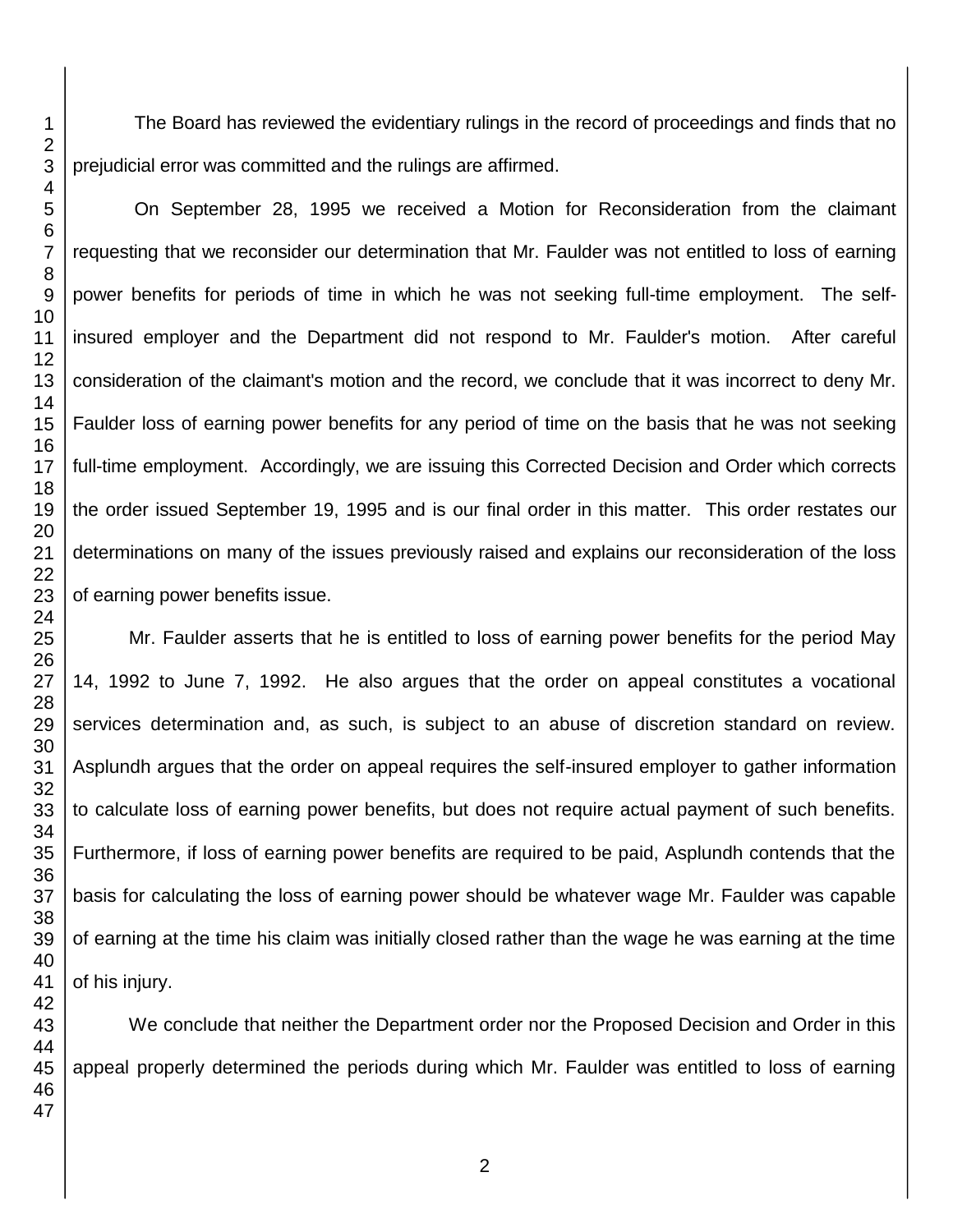power compensation. We are otherwise in agreement with the outcome of the appeal. The Department's March 6, 1994 order was not a vocational determination and the standard of review in this appeal is a whether a preponderance of the evidence presented supports the appealing party's prayer for relief. We discuss in detail below our conclusion that the claimant's wage at the time of injury is the proper basis for the calculation of loss of earning power benefits in this appeal. Finally, it is clear to us that the order on appeal requires actual payment of loss of earning power benefits to Mr. Faulder as opposed to the barren exercise of merely calculating whether or not such benefits were due.

A brief review of the facts will help to illustrate our reasoning. Mr. Faulder injured his low back while working as a tree trimmer on August 29, 1990. His claim was closed with no award for permanent partial disability on April 17, 1991. There is no record of physical restrictions imposed on Mr. Faulder at claim closing as a result of the injury.

While his claim was active, Mr. Faulder enrolled at South Puget Sound Community College (SPSCC). When the claim was closed, he elected to remain in school and did not return to work for the self-insured employer. Between April 1991 and July 1992, when he filed his reopening application, Mr. Faulder went to school full-time and worked part-time jobs as a computer lab technician at SPSCC and as the operator of his own tree-trimming business. He graduated from SPSCC in 1991 and transferred to The Evergreen State College (TESC) to obtain a Bachelor of Arts degree (BA). From June 1992 to September 1992, Mr. Faulder worked full-time as a treetrimmer. In September 1992, he returned to school full-time. In that same month, the Department granted his reopening application.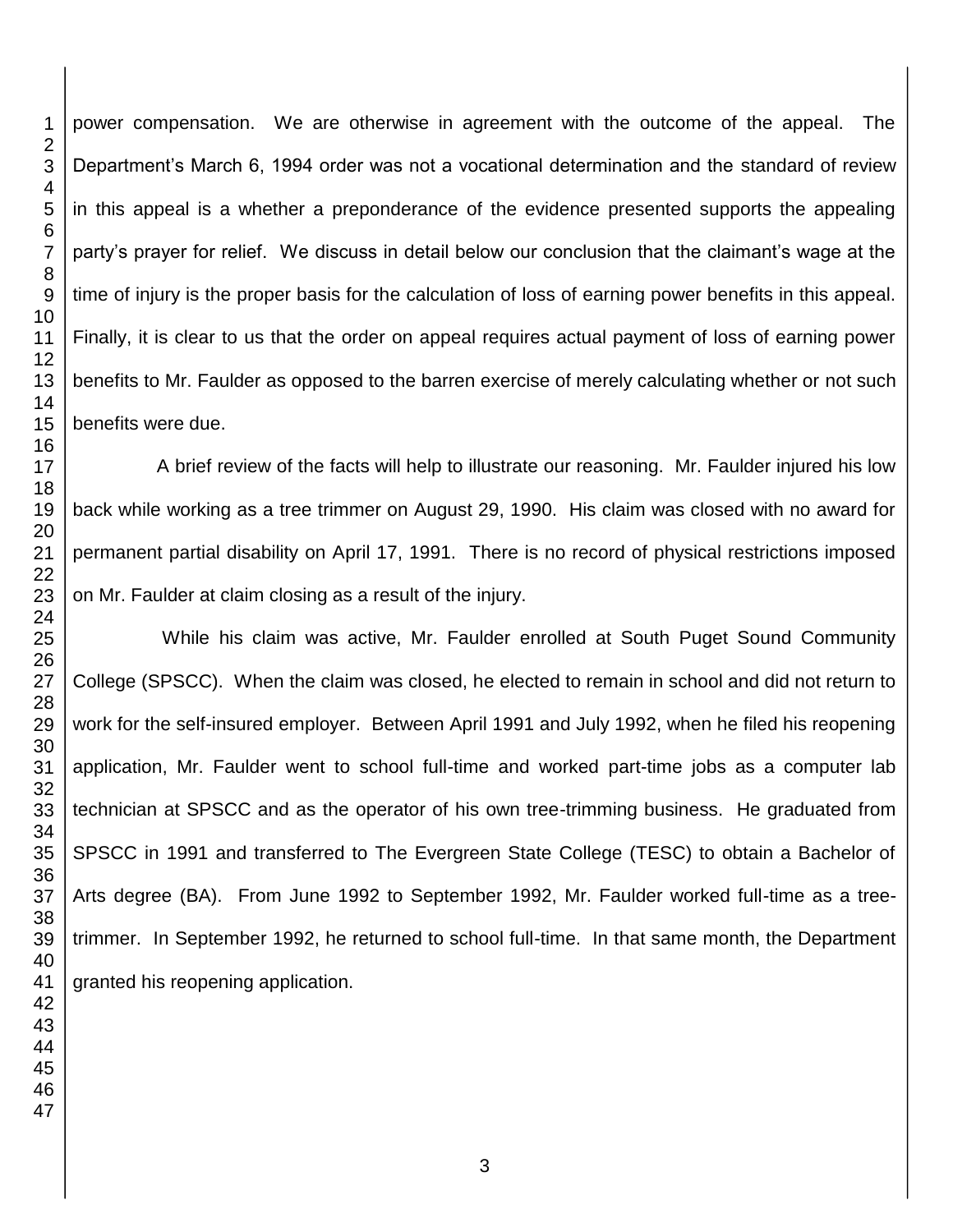Mr. Faulder graduated from college in June 1993 with a Bachelor of Arts degree in Liberal Arts. He took more classes in business management than any other area of concentration, but did not complete the full four year business management curriculum at TESC.

As of September 1992, Mr. Faulder could not return to tree-trimming work due to his recurrent back problems related to the industrial injury. His attending physician, Dr. Stephen C. Albrecht, certified time-loss for three weeks in May and June 1992. However, he testified that certification applied only to tree-trimming work. He agreed that Mr. Faulder was physically capable of light and sedentary employment during that period. In fact, the record demonstrates that at all times following the reopening of the claim, Mr. Faulder was qualified and physically capable to work as a computer operator, which is classified as light to sedentary labor.

Since obtaining his BA, Mr. Faulder has sought employment as a computer programmer and operator. He succeeded only in obtaining part-time, on-call work at the Office of the Administrator of the Courts in Olympia. Even if he were to obtain full-time work in that career field, his earning power would be more than five percent less than his earning power as a tree-trimmer. The Department closed the claim in February 1993. The self-insured employer appealed and, as a result, the Department held the claim open and entered the order on appeal.

The basis for the self-insured employer's appeal was the contention that Mr. Faulder's loss of earning power, if any, should be calculated according to the wages he earned at the time his claim was closed rather than at the time of injury. When the claim was closed, Mr. Faulder was a full-time student, working part-time in a student work-study computer technician position at SPSCC. The self-insured employer relies on language in the claims administration manual used internally at the Department which states that if a claim has been closed with an award for PPD, payment of loss of earning power on reopening should be based on the claimant's earning power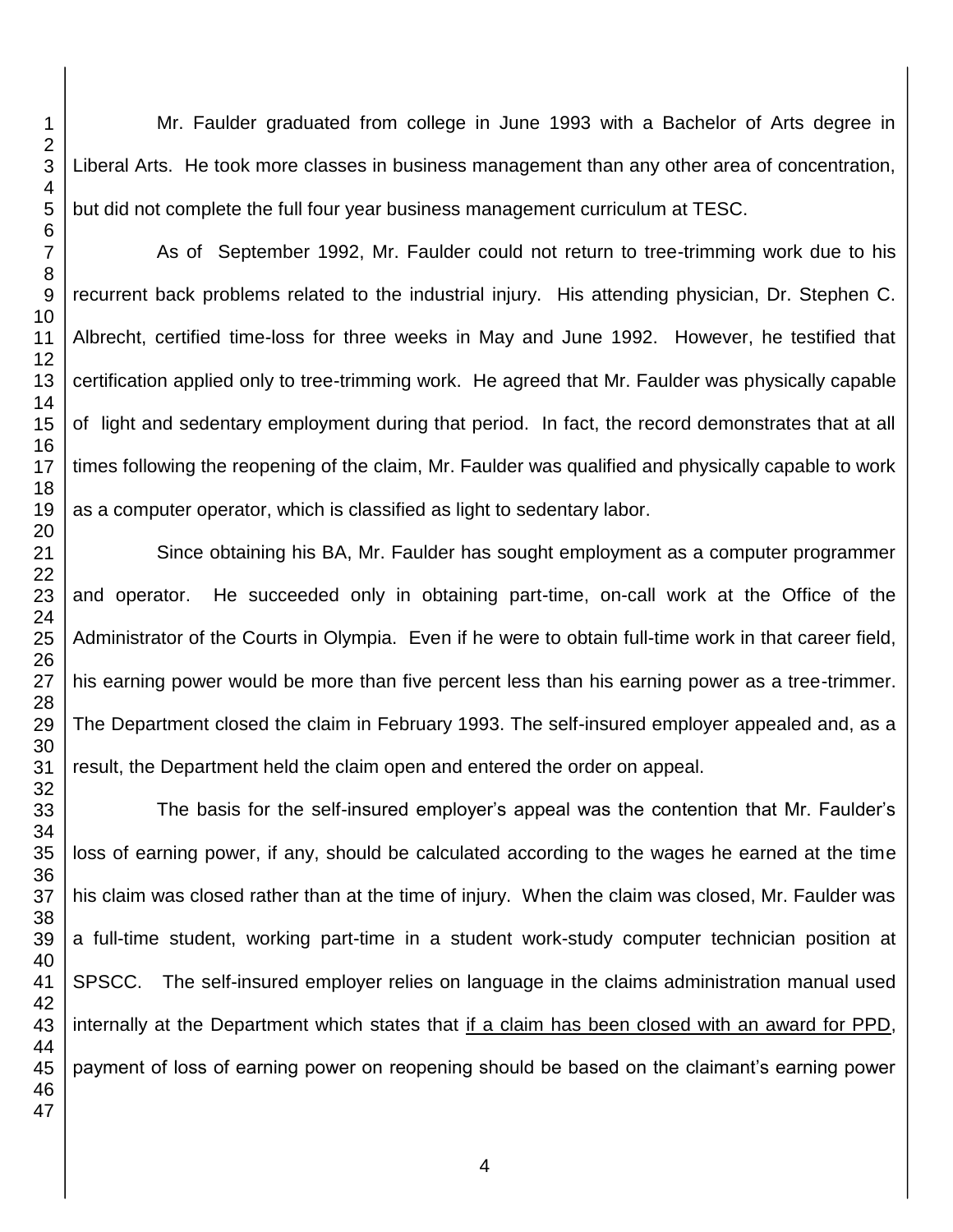at claim closure taking the permanent partial disability into account. This reasoning is not apposite here. Mr. Faulder's claim was closed without an award for permanent partial disability. He retained the earning power he had as a tree-trimmer and even worked intermittently as a tree-trimmer until September 1992. He chose to return to college while his claim was open and was not making use of his full earning capacity at that time, but that is not the same thing as not having been restored to full earning capacity. As the industrial appeals judge properly concluded, for those periods when payment of loss of earning power benefits to Mr. Faulder was appropriate, the earning power calculation should be based on his earning capacity as a tree-trimmer.

In our original order we noted that during periods when Mr. Faulder was attending school full-time, his relationship to employment was not that of a full-time worker. We stated that he voluntarily removed himself from the full-time work force, He did not choose to attend school because of any disability related to the industrial injury. We noted that Mr. Faulder did not seek full-time employment until after his graduation from school in 1993. We then concluded that his eligibility for loss of earning power benefits during periods when he attended classes full-time should be limited to the hours he made himself available for employment. After consideration of the claimant's motion, however, we conclude that a requirement that the claimant be available for full-time work is an unnecessary and unwarranted expansion on the prerequisites to a finding that the claimant is entitled to loss of earning power benefits.

Because loss of earning power benefits are available to compensate a worker for reduced earning capacity, it should be irrelevant to the inquiry if the worker was actually seeking full-time employment. The relevant statute, RCW 51.32.090(3), refers solely to the "present earning power" of the worker to determine if a worker is entitled to benefits. The benefits are tied to the earning capacity. There is no statutory requirement that the reduced earning capacity be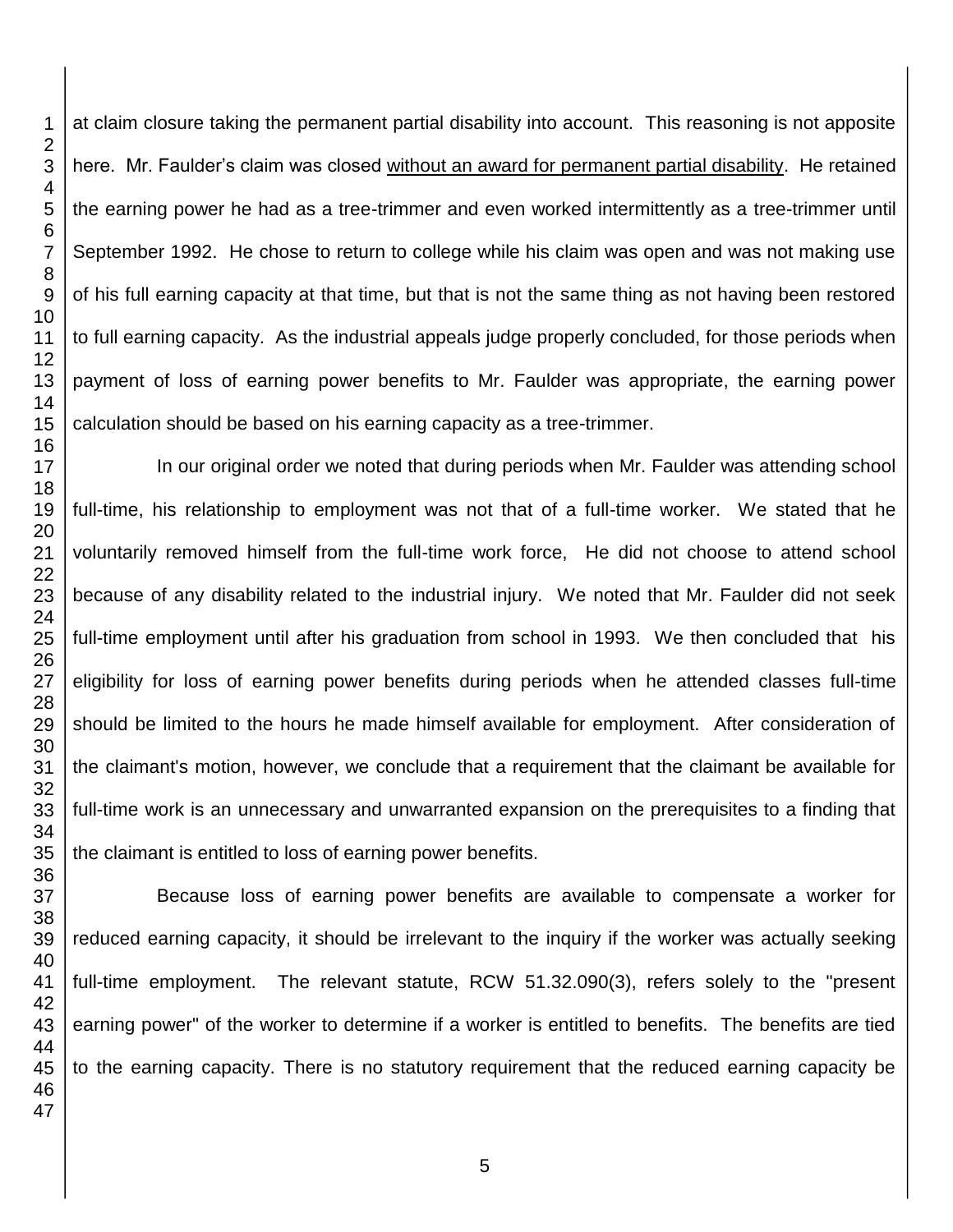exercised as a prerequisite to receiving loss of earning power benefits. The inclusion of a requirement that the worker be actually seeking full-time employment is not warranted by the statute or case law and is not consistent with prior Board decisions

We have previously held that in order to establish loss of earning power benefits the worker must present: (1) lay or expert testimony establishing pre-injury earning capacity; (2) expert testimony establishing post-injury earning capacity; and (3) expert testimony establishing that any post-injury reduction in earning capacity is causally related to the accepted occupational disease or industrial injury. In re Patricia Heitt, BIIA Dec., 87 1100 (1989). Additionally, the reduction in earnings must be at least five percent less than her pre-injury earnings. RCW 51.32.090(3). Once a worker is eligible for loss of earning power benefits, those benefits remain payable until such time as earning capacity is restored or an order is issued awarding permanent partial disability. In re Carl H. Coolidge, BIIA Dec., 89 4308 (1991); In re Charles Deering, BIIA Dec., 25,904 (1968); In re Douglas G. Weston, BIIA Dec., 86 1645 (1987). Mr. Faulder meets these requirements and this is the appropriate extent of the Board's inquiry. The inclusion of a requirement that the claimant also be seeking full-time employment for the periods he is seeking loss of earning power benefits was an unwarranted expansion of the prerequisites we had previously established.

Our previous order in this matter had indicated that Mr. Faulder had voluntarily removed himself from the work force because he did not seek full-time employment until after his graduation from school. RCW 51.32.090(8) states that if the supervisor of industrial insurance determines that the worker "voluntarily retires and is no longer attached to the work force," benefits are not payable. If this statute is the basis for denying Mr. Faulder's benefits, this too would be an expansion on the term "voluntary retirement." No prior Board decision requires labeling as "voluntarily retired" a worker who is attending school without regard to the intention of the worker to return to the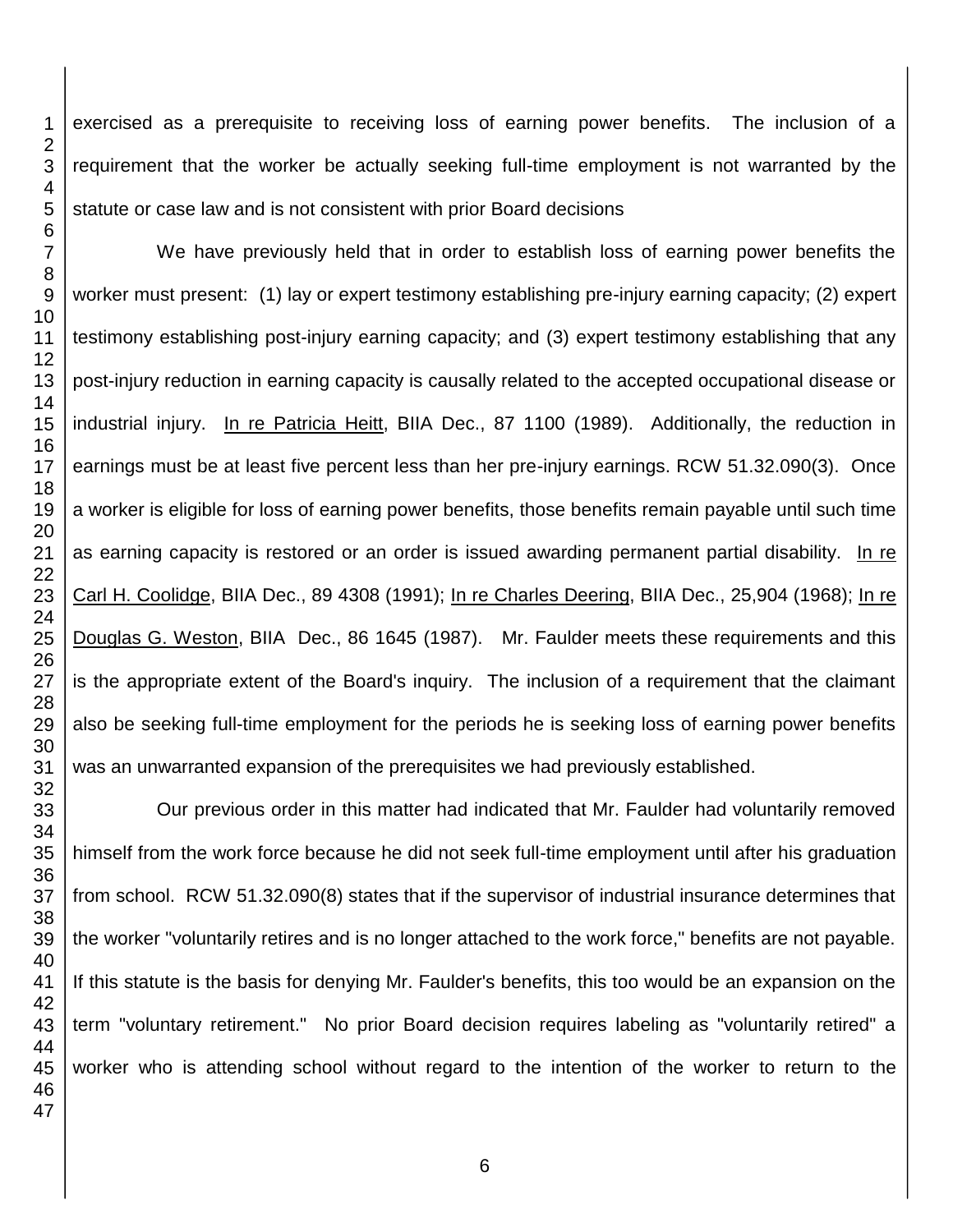workforce once schooling is completed. Injured workers should not be discouraged from using a period of temporary disability to increase their employability, even in instances when vocational services are not provided by the Department. The record clearly demonstrates Mr. Faulder's intention was to remain attached to the workforce once his schooling was completed. Accordingly, we do not consider Mr. Faulder to be "voluntarily retired" merely because he attended school fulltime.

There is no statutory basis or case law which requires the Board to conclude that a worker is entitled to loss of earning power benefits only for periods of time that he is actually seeking or engaged in full time employment. Mr. Faulder is entitled to loss of earning power benefits for the period of time in which his earning capacity was reduced due to his injury. Therefore, between September 1992 and June 1993, Mr. Faulder is entitled to loss of earning power benefits regardless of his availability for full-time employment. With respect to the period for which the Department ordered paid time-loss compensation to be paid in May and June 1992, the same analysis applies. Mr. Faulder is entitled to loss of earning power benefits regardless of whether or not he actually made himself available for full-time work.

The periods of time during which Mr. Faulder is eligible for loss of earning power benefits are generally described in the record. Using the information in the record, the Department should determine the exact dates involved. He testified that he only worked full-time as a tree-trimmer during school breaks. Otherwise, he worked 8 to 16 hours per month as a computer operator while in school.

After June 1993, Mr. Faulder limited his employment search to Thurston County. It would not have been unreasonable for his labor market to include at least Tacoma, which is within the 30-mile radius which vocational expert Mardi Sarjent testified makes up a labor market.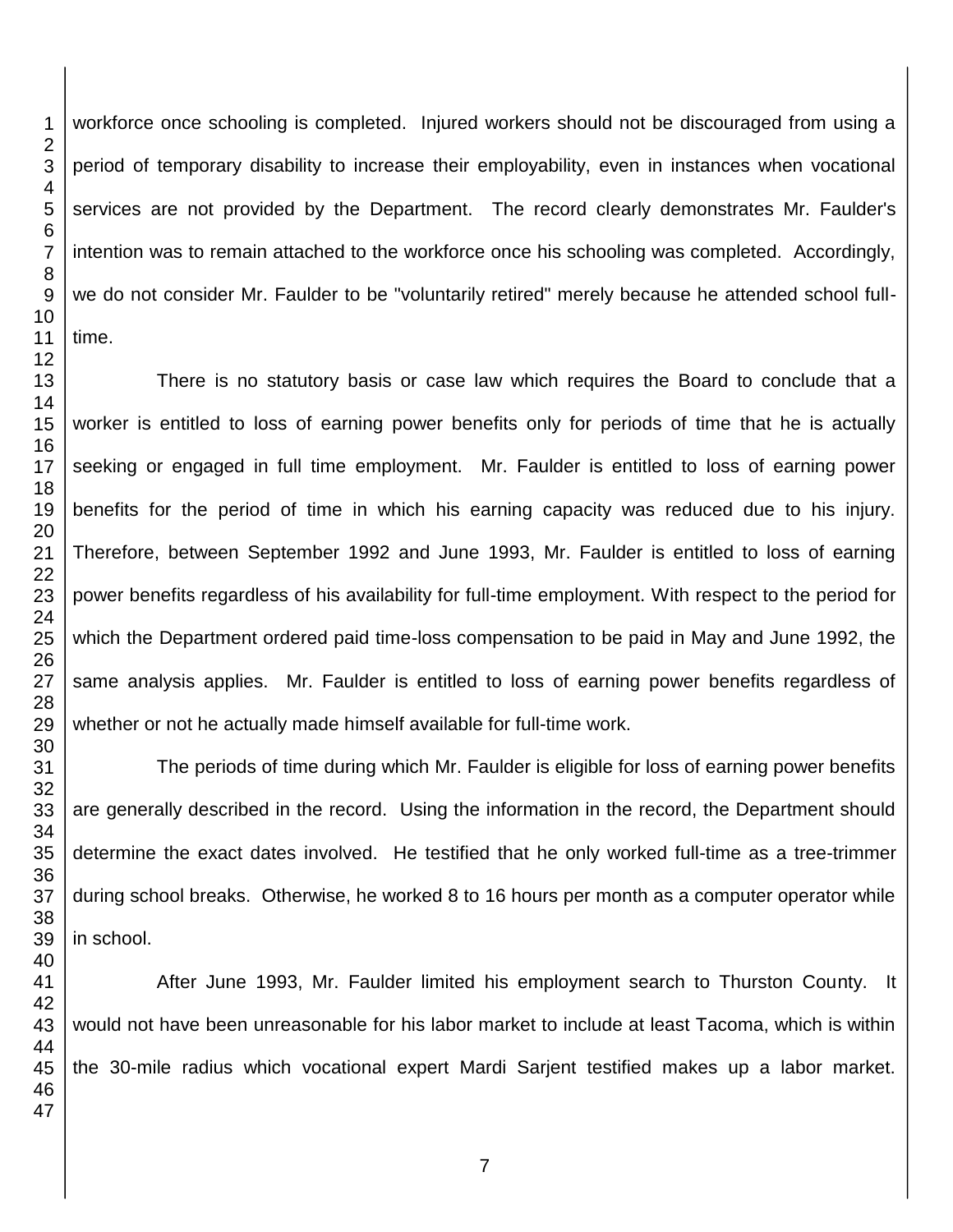Although Mr. Faulder found no full-time employment in Thurston County, there is the reasonable likelihood that his success was affected by the limits he set on his job search. It is, therefore, reasonable to conclude that he was capable of obtaining and performing full-time employment as a computer operator after June 1993. Loss of earning power benefits from June 1993 forward should be paid on the basis of Mr. Faulder's present earning power if he was to be employed fulltime as a computer operator.

**FINDINGS OF FACT**

1. Ralph E. Faulder, Jr., filed an application for benefits with the Department of Labor and Industries on October 4, 1990, alleging that he had suffered an industrial injury in the course of his employment as a tree-trimmer with Asplundh Tree Expert Company on August 29, 1990. His claim was allowed and was closed by Department order dated April 17, 1991, with time-loss compensation as paid to September 23, 1990, without award for further time-loss compensation or permanent partial disability.

Ralph E. Faulder, Jr., filed an application to reopen his claim for aggravation of condition on July 13, 1992. The claim was reopened pursuant to Department order dated September 21, 1992, and closed by Department order dated February 19, 1993. Following a timely protest filed on behalf of the claimant, the Department entered an order on May 25, 1993, setting aside and holding for naught its order of February 19, 1993, and holding the claim open for authorized treatment. The selfinsured employer filed a timely protest to the order of May 25, 1993. The Department entered an order on March 9, 1994, affirming its order of May 25, 1993, and directing that the claim would remain open, that the self-insured employer was to pay to the claimant time-loss compensation for the period May 14, 1992 through June 7, 1992, and obtain wage information to calculate loss of earning power compensation for the period September 21, 1992 through March 9, 1994, and continuing until it had been demonstrated that claimant was not entitled to vocational services.

Asplundh Tree Expert Company filed a Notice of Appeal of the March 9, 1994 order with the Board of Industrial Insurance Appeals on May 5, 1994. On May 16, 1994, the Board entered an order granting the appeal, assigning it Docket No. 94 2765, and directing that further proceedings be held.

2. On August 29, 1990, Ralph E. Faulder, Jr., sustained an industrial injury to his low back. As of April 17, 1991, his industrially related back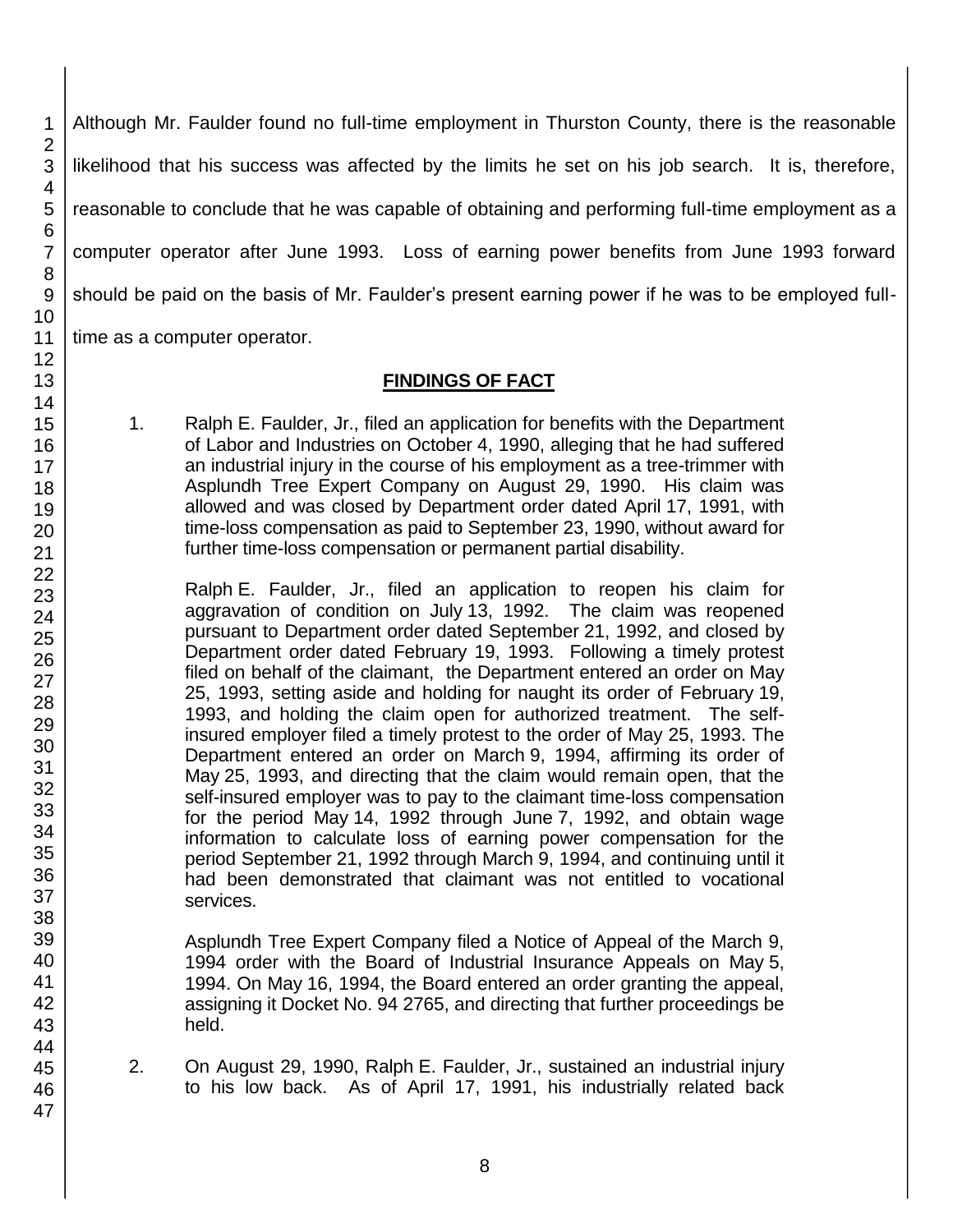condition was medically fixed and stable. He sustained no permanent disability and suffered from no specific physical limitations.

- 3. Between April 17, 1991 and March 9, 1994, Ralph E. Faulder's physical condition causally related to the industrial injury of August 29, 1990, worsened or became aggravated, with objective medical findings of such worsening demonstrable on physical examination.
- 4. Between April 17, 1991, and the date of his graduation from The Evergreen State College, Ralph E. Faulder chose to be enrolled in school full-time, although he worked full-time during the summer breaks.
- 5. Between April 17, 1991 and September 21, 1992, with the exception of the period from May 14, 1992 through June 27, 1992, Ralph E. Faulder was physically capable of performing the duties of the job of tree trimmer, taking into account his age, education, experience and training, and the effects of the August 29, 1990 industrial injury.
- 6. Between April 17, 1991 and September 21, 1992, Ralph E. Faulder worked as a tree-trimmer during school breaks and on weekends. He engaged in that work full-time from June 1992 through approximately September 21, 1992.
- 7. From May 14, 1992 through June 27, 1992, and as of September 21, 1992, and for all relevant periods thereafter, the residuals of the industrial injury of August 29, 1992, prevented Ralph E. Faulder from engaging in employment as a tree-trimmer or any other employment which required greater exertion than light to sedentary employment.
- 8. Between May 14, 1992 and June 27, 1992, and from and after September 21, 1992, Ralph E. Faulder was capable of reasonably continuous gainful employment as a computer operator/technician, taking into account his age, education, training, experience, and the residuals of his industrial injury.
- 9. As of March 9, 1994, Ralph E. Faulder, Jr., had a Bachelor of Arts degree with an emphasis on business management received from The Evergreen State College in June 1993. He also had a 1991 Associate of .Technical Arts degree in computer programming. He had 17 years experience as a tree trimmer, which is classified as heavy labor. While enrolled in college full-time between 1990 and 1991, he worked part-time as a computer lab assistant. Beginning in September 1993, he has been employed part-time as a computer operator technician with the Office of the Administrator of the Courts. His hours were part-time due to the availability of work at that location.
- 10. There is no evidence in the record that full-time computer operator technician employment is not available within Mr. Faulder's reasonable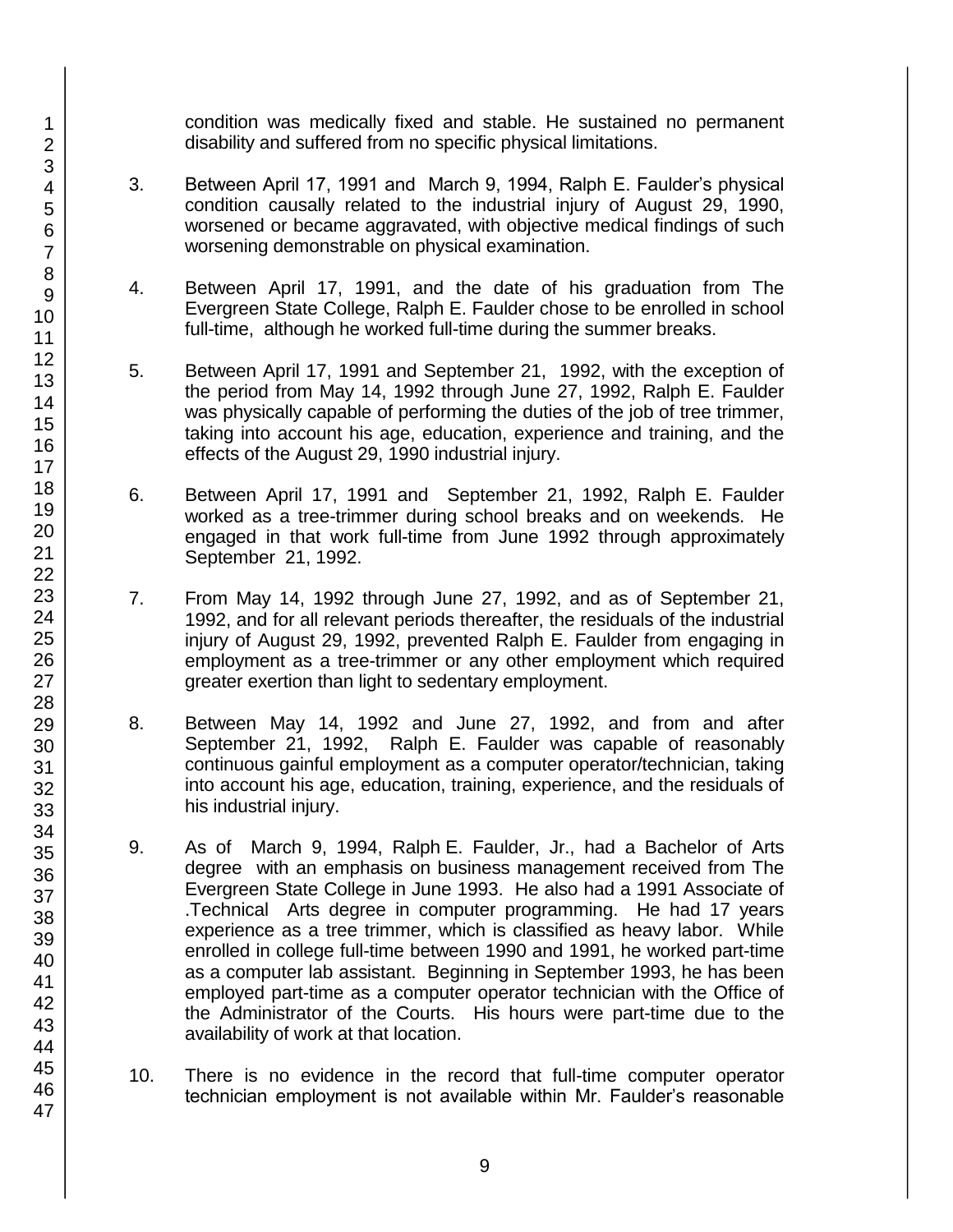labor market, which includes the Olympia and Tacoma metropolitan areas.

11. The wages Ralph E. Faulder earned per hour as a tree-trimmer at the time of injury exceed by more than five percent of the wages he could have earned as a computer technician operator between May 14, 1992 and June 27, 1992, and from September 21, 1992 through March 9, 1994.

#### **CONCLUSIONS OF LAW**

- 1. The Board of Industrial Insurance Appeals has jurisdiction over the subject matter of and parties to this proceeding.
- 2. During the period May 14 through June 27, 1992, and the period September 21, 1992 through March 9, 1994, Ralph E. Faulder suffered a loss of earning power in excess of five percent as defined in RCW 51.32.090(3) as a proximate result of his industrial injury of August 29, 1990.
- 3. The Department's order dated March 9, 1994, does not constitute a determination by the Department that Ralph E. Faulder, Jr., is entitled to vocational services.
- 4. The order of the Department of Labor and Industries dated March 9, 1994, which affirmed a Department order dated May 25, 1993, and directed the claim was to remain open and the self-insured employer was to pay time- loss compensation for the period May 14, 1992 through June 7, 1992, and obtain wage information to calculate loss of earning power compensation for the period September 21, 1992 through March 9, 1994, and continuing until it had been demonstrated that claimant was not entitled to vocational services is incorrect, and is hereby reversed and remanded to the Department to enter a further order directing the self-insured employer to obtain the necessary information to calculate loss of earning power benefits for the claimant for the period May 14, 1992 through June 27, 1992, and the period September 21, 1992 through March 9, 1994, and to thereupon pay loss of earning power benefits to the claimant for those periods, the self-insured employer should pay loss of earning power benefits on the difference between Mr. Faulder's fulltime wages as a tree-trimmer and his wages if he were employed full-time as a computer operator technician; and to thereupon provide such other and further benefits as are required under the Industrial Insurance Act.

#### It is so ORDERED.

Dated this 29th day of January, 1996.

BOARD OF INDUSTRIAL INSURANCE APPEALS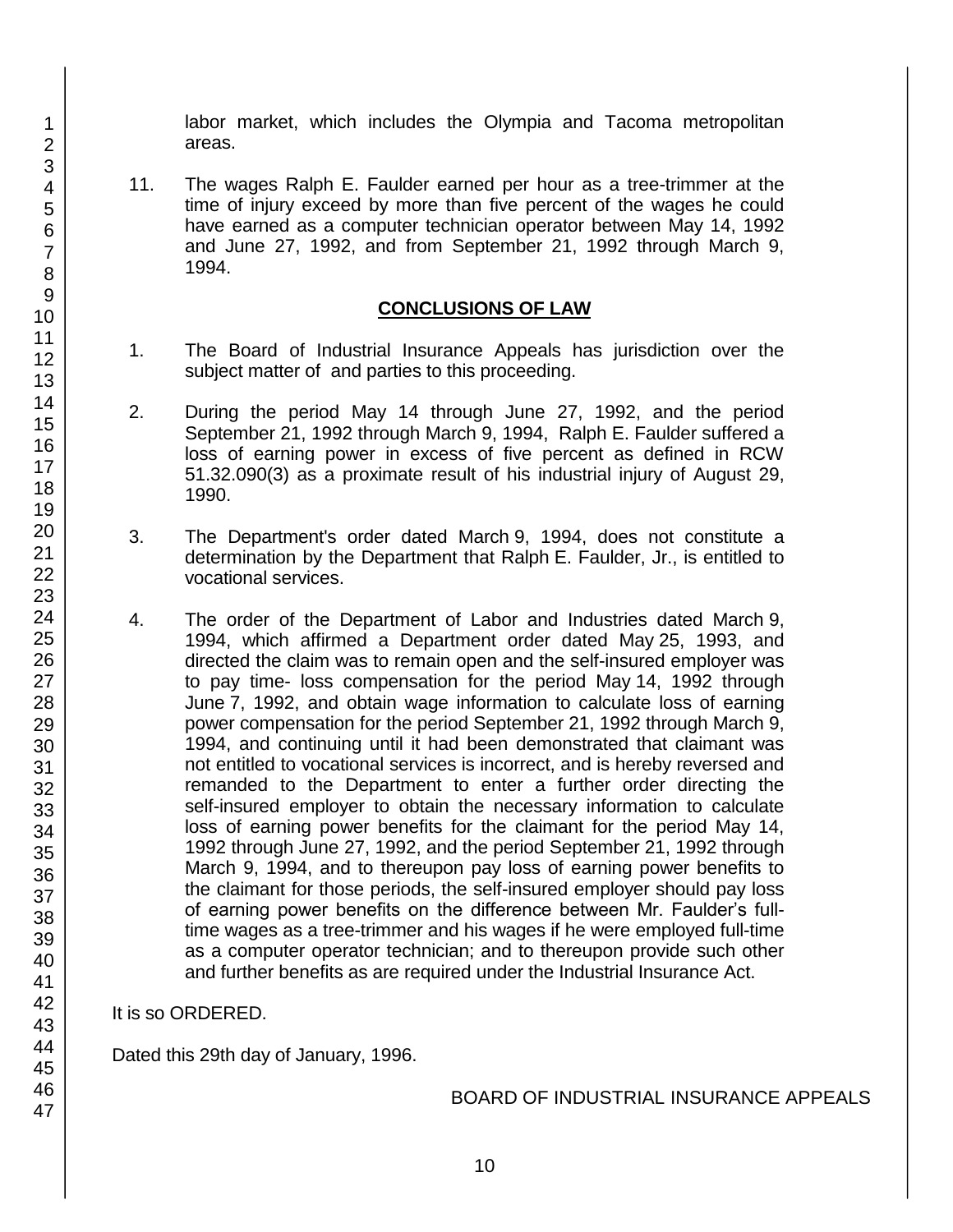/s/\_\_\_\_\_\_\_\_\_\_\_\_\_\_\_\_\_\_\_\_\_\_\_\_\_\_\_\_\_\_\_\_\_\_\_\_\_ S. FREDERICK FELLER Chairperson

/s/\_\_\_\_\_\_\_\_\_\_\_\_\_\_\_\_\_\_\_\_\_\_\_\_\_\_\_\_\_\_\_\_\_\_\_\_\_ FRANK E. FENNERTY, JR. Member

#### **DISSENT**

I dissent from the Board majority. Mr. Faulder's Motion for Reconsideration should be denied. The result in the original Decision and Order is correct.

The majority result on reconsideration concerns me because it fails to recognize the significance of Mr. Faulder's decision to become a full time student. Mr. Faulder's decision materially changed his status and materially impacted and compromised his earning power. His status as a "worker" as that term is contemplated in RCW Title 51 had changed to status of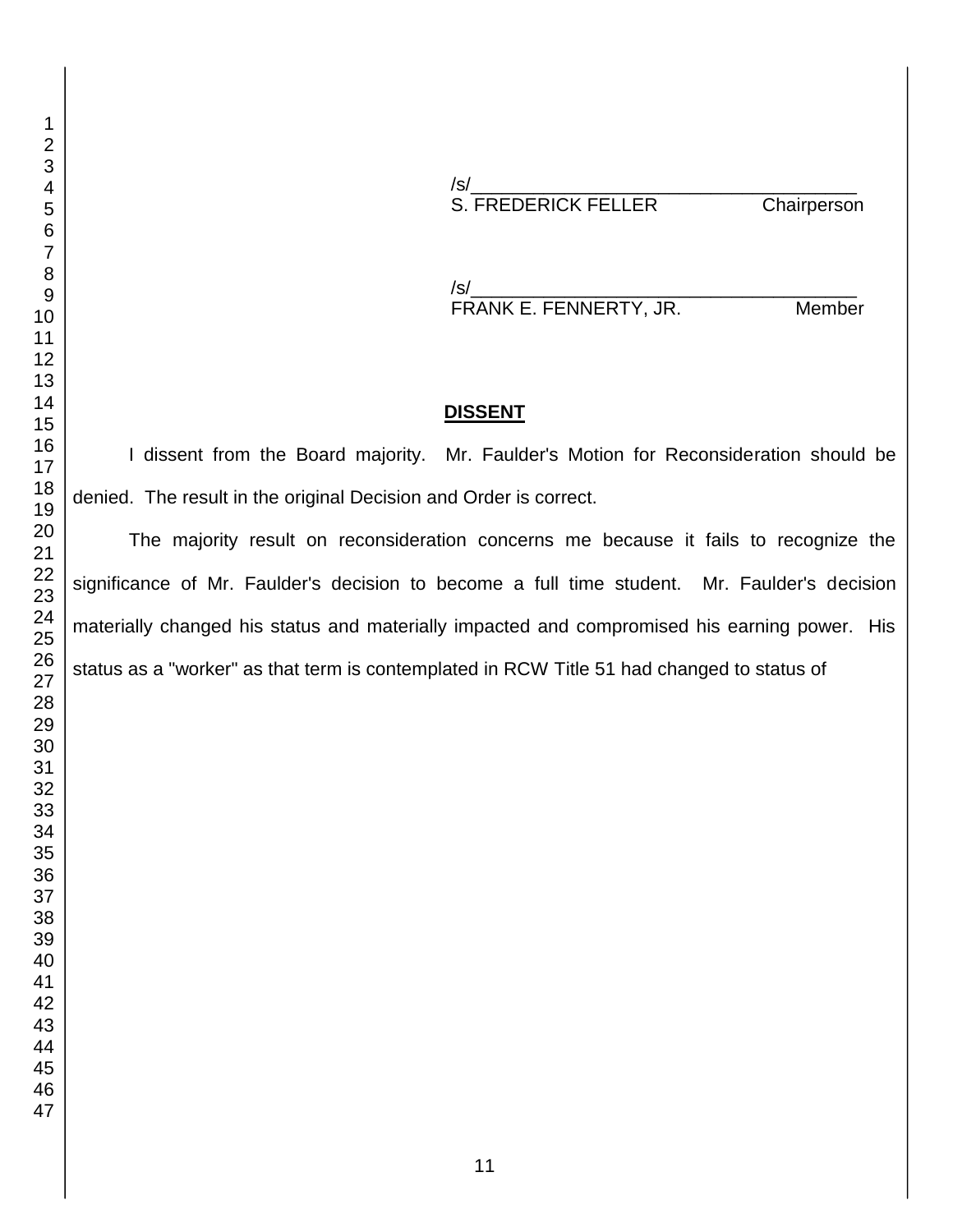"student."<sup>1</sup> In re Patricia Heitt, BIIA Dec., 87 1100  $(1989)^2$ , this Board said "Evidence that a worker's post injury income was less than pre-injury income is insufficient to establish a loss of earning power absent proof the worker's reduced income is due to physical restrictions imposed by the industrial injury." (Emphasis added.) The evidence in this case clearly establishes that Mr. Faulder's post injury loss of earning power at times while he continued to be temporarily and partially disabled was not caused by his industrial injury.

The court of appeals has affirmed that the legislature in creating RCW Title 51 had as one of its purposes the reduction of the financial burden of injured workers until the injured is able to return to work. In restating this well understood axiom, the court observed "[t]his goal cannot come to fruition when a worker voluntarily removes himself from the active labor force and opts, despite the presence of sufficient physical capacity, to decline further employment activity." Kaiser Aluminum v. Overdorff, 57 Wn. App. 291, 788 P.2d 8 (1990). The facts in the Overdorff case relate to a worker who had voluntarily retired. The rationale in Overdorff is instructive, even though this case had nothing to do with voluntary retirement. Mr. Overdorff had changed his status; he voluntarily removed himself from the active labor force. So did Mr. Faulder when he opted to assume the status of full-time student. I must add, parenthetically, that Mr. Faulder's assumption the original Decision and Order intended to classify him with workers in a status of voluntary retirement, pursuant to RCW 51.32.090(3) is unfounded. The Overdorff rationale is included here because it provides assistance to the analysis of the fact of Mr. Faulder's case. Mr. Faulder's

 $\overline{\phantom{a}}$ <sup>1</sup> As noted by the court in State ex rel Royal v. Board of Yakima Commissioners, one of the standard rules of statutory construction is that all of the provisions of an act must be considered in relation to one another and if possible harmonized to insure the proper construction of each. State ex rel Royal v. Board of Yakima Commissioners, 123 Wn.2d 451, 459, 869 P.2d 56 (1994).

  $^2$  See also, <u>In re Charles Deering,</u> BIIA Dec., 25,904 (1968), where the Board found that Mr. Deering had suffered a substantial loss of earning power, part of which had been paid and ordered the balance to be determined after an investigation of the salary he would have earned as a carpenter, the occupation at the time of injury and the salary he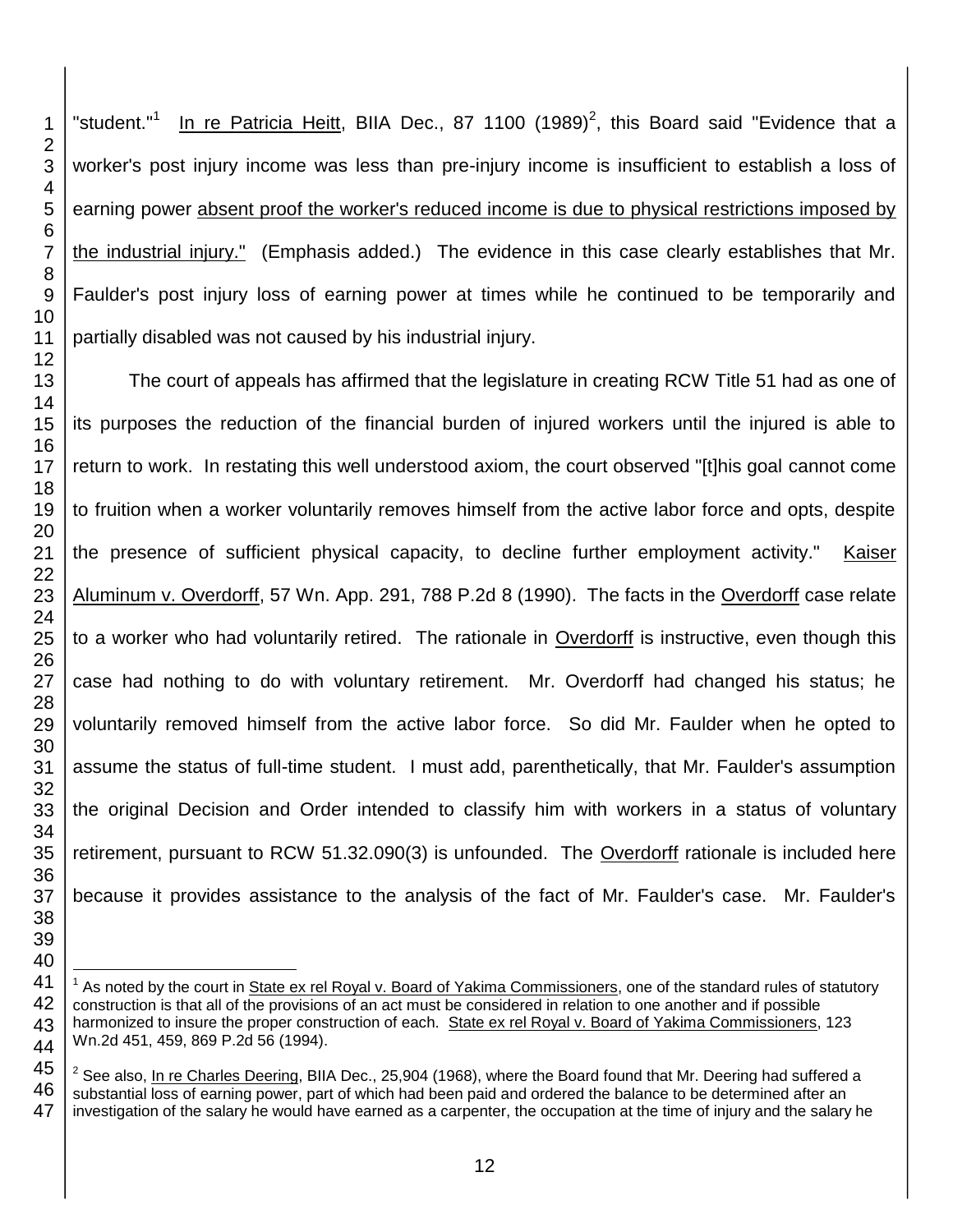volitional decision to change his status from a temporarily and partially disabled worker to that of a full-time college student added sufficient non-injury related cause to his ability to work to conclude loss of earning power as provided in RCW 51.32.090(3) inappropriate. As the court noted in Kaiser, cited above, Mr. Faulder must face the financial consequences of his decision. Upon further analysis of the facts in this case and the applicable law, I have reached the following conclusions. First, Mr. Faulder's argument regarding the continuation of temporary

benefits to an injured worker while incarcerated is not persuasive because it ignores his freedom to act voluntarily and the prisoner's lack of freedom to seek, let alone obtain, employment.

Second, although I would not change the result reached in the original Decision and Order, in this dissent I have avoided reference to the phrase "actively seeking employment," as used in the original Decision and Order. That phrase is more appropriate to benefit eligibility determination pursuant to RCW Title 50, the unemployment compensation statute, and is only tangentially pertinent to this case. The only value is to emphasize the voluntary nature of Mr. Faulder's decision to change his status from "worker" to "non-worker." Third, our characterization as a useless act the Department's instructions to the employer in the order appealed is incorrect. The instructtional order is appropriate considering determination of "eligibility" for loss of earning power is one step in the process while determining the benefits due is another.

Finally, I note that one interpretation of appellate court and prior Board decisions would equate "earning power" as used in RCW 51.32.090(3) to wages actually earned. A careful reading of RCW 51.32.090(3) lends support to that interpretation. Mr. Faulder's earning power at the time of injury was based on the wage then paid. His monthly wage was calculated pursuant to RCW 51.08.178, the monthly wage computation section of the Act. His benefit level for temporary total 

was making in his post injury job as a janitor. The Board in Deering recognized the plain fact that a "worker" ceases to be a "worker" as contemplated by RCW Title 51 when the individual voluntarily quits the labor force.